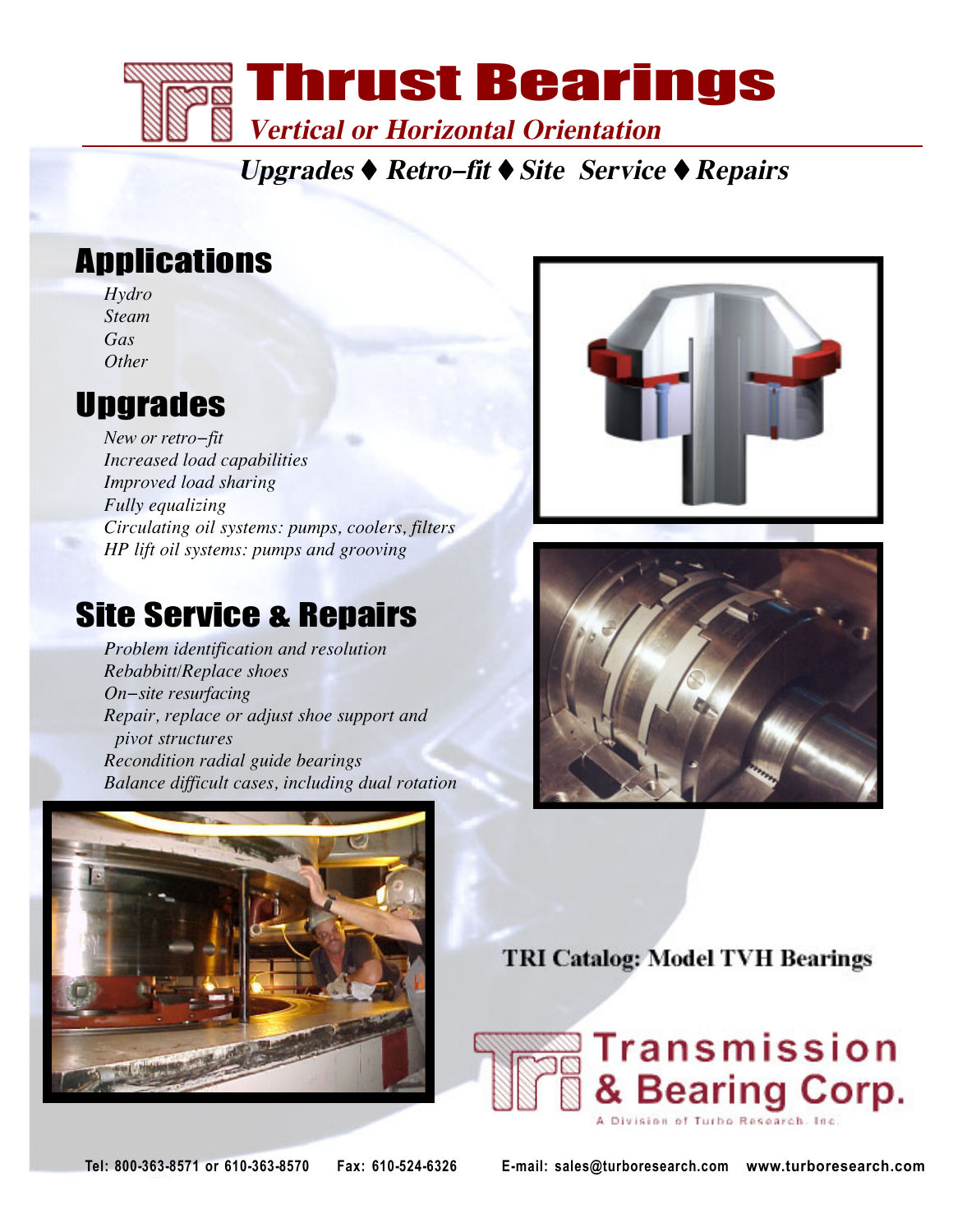

## Thrust Bearings & Radial Bearings

*for large vertical hydro turbine-generators*

New Applications and Retro-fit: Westinghouse, A-C, GE, Hitachi and others

### **Common bearing designs, features and characteristics** *For Maximum Performance and Minimum Maintenance*

*Westinghouse Design: Non-equalizing, adjustable, torque tube or load cell type.*



Each shoe rests on a high vertical stack of components that gall and wear. This design requires a very careful stack-up and alignment. It is easy to overload the individual components during assembly and alignment. High pressure oil modifications will help the assembly and maintenance problems, as well as extend the life of the bearing.

### *GE Spring-bed Design: Partially equalizing via compliance.*



This design features a single babbitted plate, or individual shoes supported by a multitude of springs. The springs are know to break, fatigue, or relax over the life of the bearing yielding uneven loading. Occasionally the thrust runner is slotted on this type of bearing leading to babbitt fatique from the pressure oscillations when the slots pass over the load carrying portions of the bearings. This type of bearing has proven itself problematic when re-buiilding following inspections or generator upgrades. High pressure oil modifications can help some, but not all of these designs.

### *Early Kingsbury Design & Variations: Individual shoes, non-equalizing.*



Each shoe is supported by its own adjusting screw, by individual pairs of tapered wedges, or in rare cases, is non adjustable. Slugged arc, or equivalent methods must be used to equalize loading, making assembly and adjustment time consuming. Shifting of the concrete foundations and sagging of bearing brackets require re-adjustment of the bearing. High pressure oil modifications and the addition of load cells will help with assembly and maintenance, as well as extend the bearing life.

### *Perferred Design:*

*Fully dynamic equalizing thrust bearing & preloaded radial guide bearing.* TRI can convert almost every hydro bearing to this design. During installation, no time is required to equalize loading. Lift oil is preferred for easy starting and for hot starts.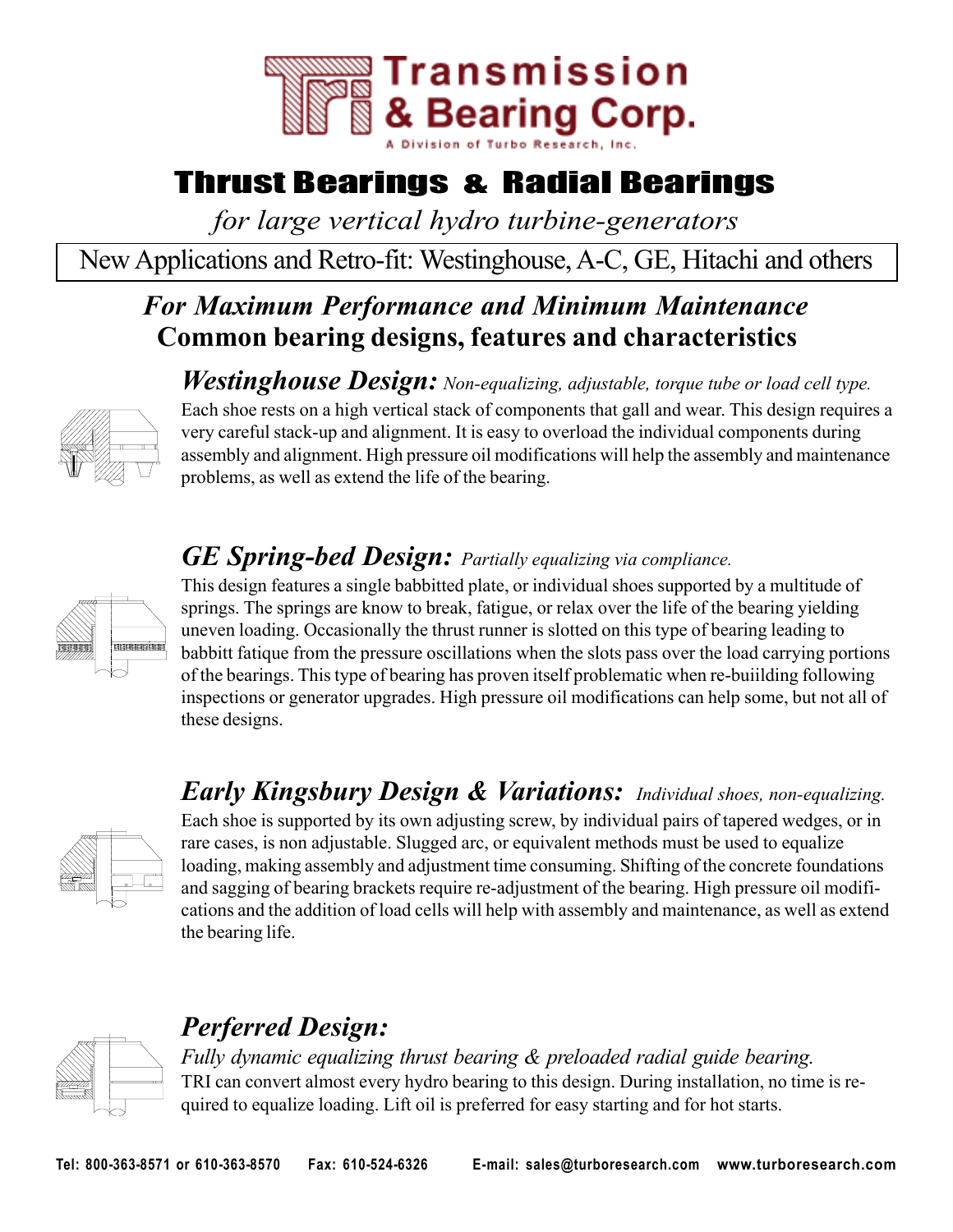

## Repairs and Site Service

*for large vertical hydro turbine-generators*

Westinghouse, A-C, General Electric, Hitachi and others



What should be done to prevent it from happening again?

TRI experts work with owners, operators and maintenance personnel to identify "root causes" of rotor vibration and bearing damage problems. A comprehensive plan of short term and long term solutions to repair and upgrade required elements are implemented. TRI works from the initial analysis stage to redesign, manufacture and supply, through start-up.

- **Rebabbitt, recondition and replace existing thrust shoes and guide bearings**
- **Resurface thrust bearings to mate with thrust runners in shop or at site.**
- **Replace, recondition shoe support structure with improved design or materials.**
- **Repair, runners or replace them with upgraded materials, fasteners and designs.**
- **Design and install circulating lube oil systems: pumps, coolers, filters, controls**
- **Redesign radial guide bearings, including tilting shoe design with "preload" to minimize vibration, pivot wear and wear of babbitted surfaces.**
- **Design and install high pressure lift oil systems: pumps, lifting pockets, grooving**
- **Install instrumentation for temperature sensing of bearing metal and lube oil**
- **Install vibration and rotor position instrumentation.**